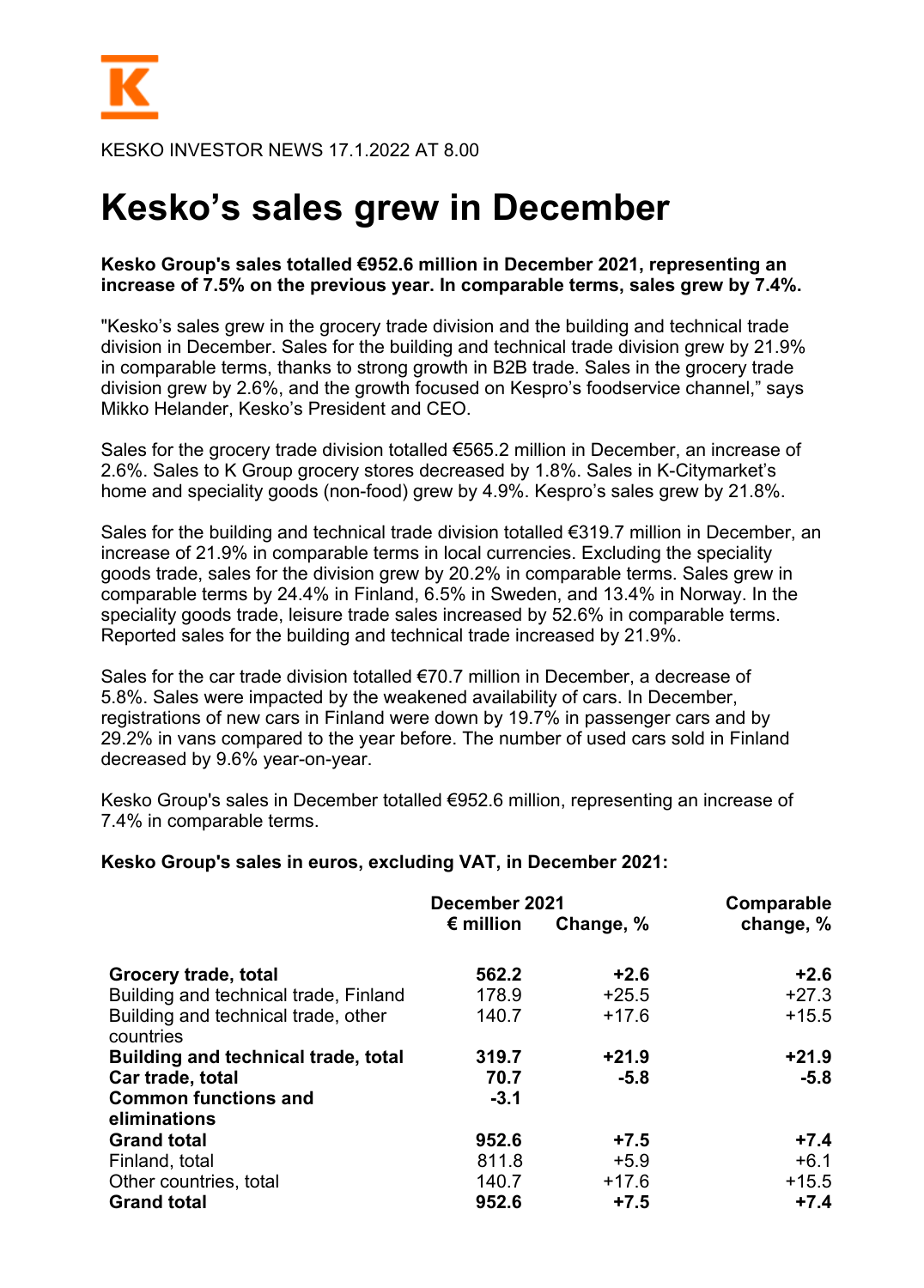## **Kesko Group's sales in euros, excluding VAT, in October-December 2021:**

|                                                  | 1.10.-31.12.2021   | Comparable |           |
|--------------------------------------------------|--------------------|------------|-----------|
|                                                  | $\epsilon$ million | Change, %  | change, % |
| Grocery trade, total                             | 1,569.0            | $+2.8$     | $+2.8$    |
| Building and technical trade, Finland            | 603.3              | $+18.7$    | $+20.4$   |
| Building and technical trade, other<br>countries | 534.7              | $+22.0$    | $+16.4$   |
| <b>Building and technical trade, total</b>       | 1,138.0            | $+20.2$    | $+18.6$   |
| Car trade, total                                 | 221.4              | $-5.3$     | $-5.3$    |
| <b>Common functions and</b><br>eliminations      | $-7.1$             |            |           |
| <b>Grand total</b>                               | 2,921.3            | $+8.2$     | $+7.6$    |
| Finland, total                                   | 2,386.6            | $+5.5$     | $+5.8$    |
| Other countries, total                           | 534.7              | $+22.0$    | $+16.4$   |
| <b>Grand total</b>                               | 2,921.3            | $+8.2$     | $+7.6$    |

**Kesko Group's sales in euros, excluding VAT, in January-December 2021:**

|                                                  | 1.1.-31.12.2021    | Comparable |           |
|--------------------------------------------------|--------------------|------------|-----------|
|                                                  | $\epsilon$ million | Change, %  | change, % |
| Grocery trade, total                             | 5,953.1            | $+3.1$     | $+3.1$    |
| Building and technical trade, Finland            | 2,443.9            | $+13.0$    | $+13.9$   |
| Building and technical trade, other<br>countries | 2,088.9            | $+3.4$     | $+16.5$   |
| <b>Building and technical trade, total</b>       | 4,532.8            | $+8.4$     | $+15.0$   |
| Car trade, total                                 | 1,037.7            | $+14.7$    | $+14.7$   |
| <b>Common functions and</b>                      | $-24.8$            |            |           |
| eliminations                                     |                    |            |           |
| <b>Grand total</b>                               | 11,498.8           | $+6.1$     | $+8.3$    |
| Finland, total                                   | 9,409.9            | $+6.7$     | $+6.9$    |
| Other countries, total                           | 2,088.9            | $+3.4$     | $+16.5$   |
| <b>Grand total</b>                               | 11,498.8           | $+6.1$     | $+8.3$    |

Change % indicates the change when compared to the corresponding period of the previous year. The comparable change % has been calculated in local currencies and excluding the impact of Kesko Senukai and the acquisitions and divestments completed in 2020 and 2021.

The reported sales for Kesko Group include the acquisitions and divestments completed in 2020 and 2021, in accordance with the dates of completion. In 2020, the building and technical trade division completed the acquisitions of Mark & Infra i Sverige, Carlsen Fritzøe Handel, and Bygg & Interiör, and the divestment of Konekesko's machinery trade operations in the Baltics. In 2021, the building and technical trade division completed the acquisition of Byggarnas Partner and discontinued the operations of the Kookenkä shoe store chain.

In both December and October-December 2021, the number of delivery days equalled that of last year in both Kesko's grocery trade and building and technical trade in Finland. Building and technical trade in Sweden and Norway had 1 more delivery day than the year before. In January-December, the number of delivery days in Kesko's grocery trade was down by 1 on the corresponding period the year before. The number of delivery days in building and technical trade in Finland and Norway in January-December equalled that of the year before, while the number of delivery days in Sweden for the period was up by 1. Under normal circumstances, one delivery day has an approximately 2-4% impact on Kesko's wholesale, depending on the division. The